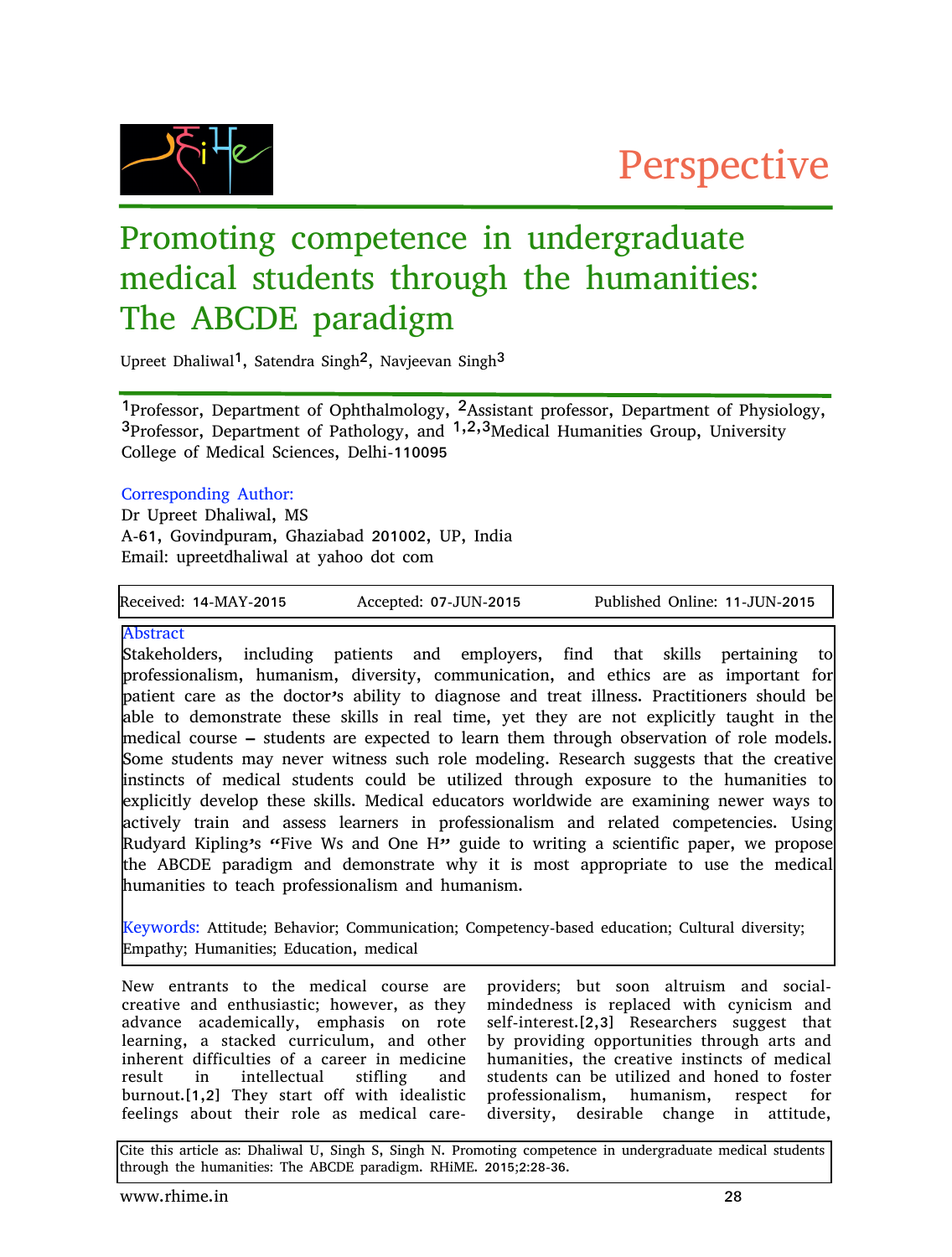better communication skills, and ethical behavior.[4,5] These skills are not explicitly taught in the current curriculum; students are expected to imbibe them through exposure to role models.[6] To prescribe such a hit-or-miss method to the acquisition of competencies that are critical to holistic patient care seems inappropriate. Stakeholders, including patients and employers, find that these are the skills that they want a medical practitioner to demonstrate in real time;[7,8] they are as important for patient care as the ability to competently diagnose and treat illness.[9]

In view of the need expressed by stakeholders, medical educators worldwide are examining newer ways to actively train and assess learners in professionalism and related competencies.[1,5,10,11] Using Rudyard Kipling's "Five Ws and One H" guide to writing a scientific paper,[12] we propose the ABCDE paradigm and demonstrate why it is most appropriate to meld the medical humanities to professionalism and humanism.

*I* keep six honest serving-men *(They taught me all I knew) Their names are* **What** *and* **Why** *and* **When** *And* **How** *and* **Where** *and* **Who***.* - Rudyard Kipling, The Elephant's Child

#### **What is the ABCDE paradigm?**

Box 1 shows the components of the paradigm. **Attitude** pertains to a mental or emotional dimension (feelings and beliefs) while Behavior is how one expresses oneself in action.[13] Attitudes often dictate behavior; for example, one who believes strongly in humanism may provide compassionate care across the board. Likewise, a person who is biased against a particular investigation or treatment may not prescribe it even if it is indicated. On the other hand, just as often, people may

behave in ways that are not predicted by their attitude;[13] like the person who grew up a misogynist, yet practices medicine without a gender bias. That attitude and behavior can be discordant lends strength to our belief that educators should pay attention to both during the medical course. Attitudes develop through experience, education, and environment, and psychologists believe that they can be modified and reinforced, albeit slowly.[13] Medical educators should work actively to craft appropriate, analytical attitudes in learners in the hope that they will influence behavior; and to periodically strengthen them instead of allowing them to decay under the pressures of a stressful curriculum and an even more challenging career ahead.

**Behavior** too should be targeted. The Medical Council of India prescribes regulations on professional conduct, etiquette and ethics,[14] while the Indian Council of Medical Research provides guidelines for ethics in research.[15] Thus, broad competencies are already defined and educationists must be charged with actively training for the acquisition of ethical and professional behavior.

**Communication** is an essential skill since medical students are expected to communicate, orally and in writing, with patients and their relatives, with members of the health team, and with peers. In addition, it is a boon in scientific writing and during the oral presentation of research results. Opportunities should be created for learners to practice communication skills outside the routine course where communication is only attended to in passing.

India is a land of **Diversity** – not only in terms of language, economy, caste and culture, but also from the standpoint of

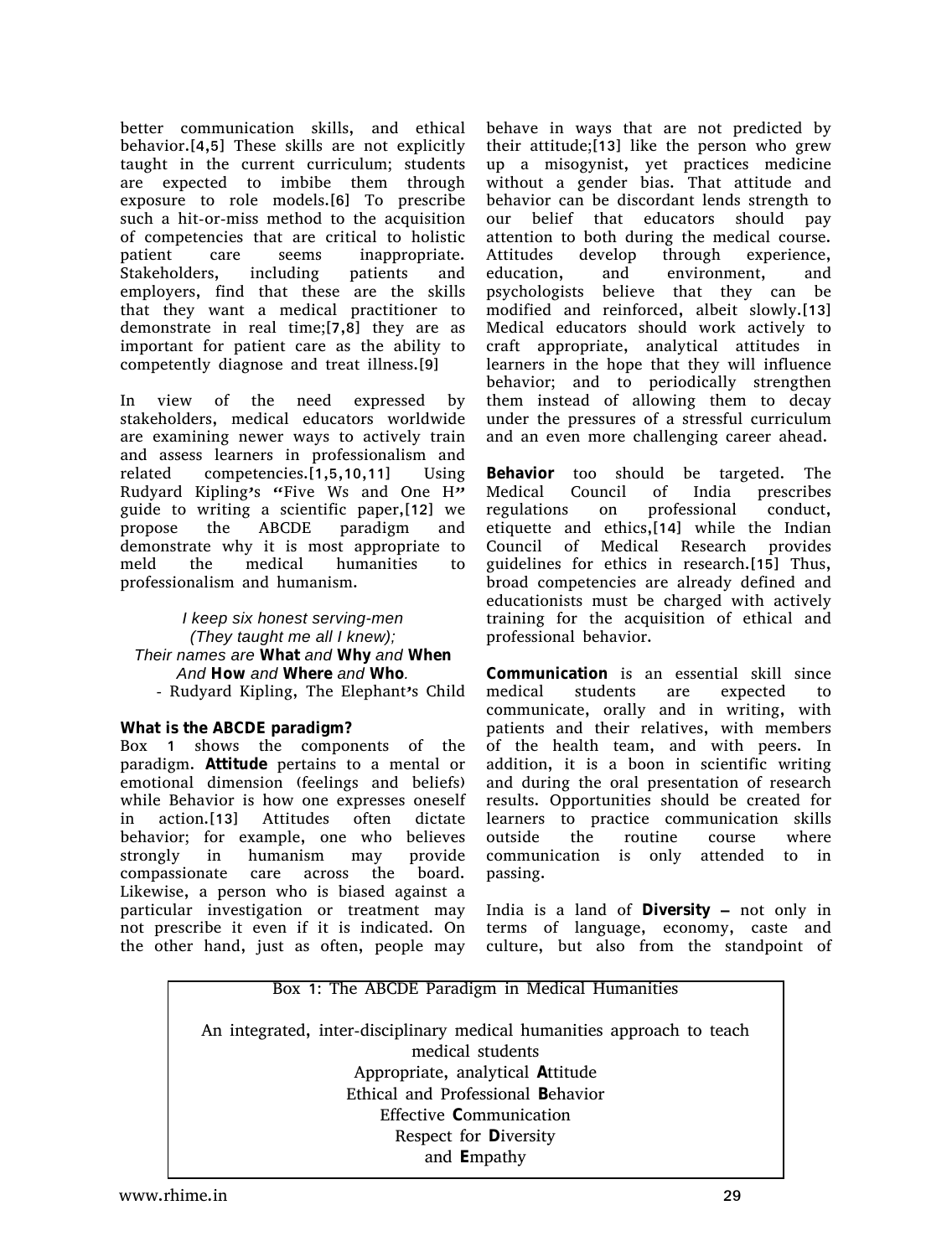abilities. To communicate efficiently and treat effectively, medical students must appreciate and respect these differences. Respecting beliefs that are contrary to one's own may help foster the therapeutic relationship.[16] Doctors could tailor care to make it inclusive and socially relevant, thereby helping to reduce health inequities and improve health outcomes of marginalized groups and under-served communities. It is important for doctors to be culturally competent; a case in point is the relative 'blindness' of the medical community to people with disabilities and transgenders.[17]

Finally, **Empathy** is the ability to put oneself in the patient's shoes; of being moved by the patient's story. Unfortunately, medicine also teaches detachment so that informed, unemotional patient-care decisions can be made.[18] Doctors often find themselves torn between detachment and empathy; for some, detachment wins to the patient's disadvantage. A detached empathy is perhaps desirable, one in which the doctor's attention is on the patient but where the mind is not distracted by sharing the patient's emotions. The doctor can focus on body language and signs of distress while listening to the patient's story, a strategy found to elicit more details than just questioning them impassively. Medical students should be exposed to strategies that convey empathy and that improve communication.[3]

#### **Why use medical humanities to teach the ABCDE paradigm?**

Training in the medical humanities serves to focus students' attention on the patient as a whole and not just on the symptoms of disease.[10,19] Exposure to art, films, theatre and literature on illness from the patient's or care-giver's perspective helps develop students' observational and analytical skills, and hones selfreflection.[20] Both the artist and the viewer are provoked to reflect – an example may be found in an article published earlier in this journal, where an artist who also practices medicine reflects on suffering and the helplessness of one who is sick.[21] By providing insight into human suffering, use of media may enhance empathy, imagination, and respect for diversity.[22] Media has also been used to make students aware of ethical aspects of

medicine, their responsibilities to self, colleagues and patients, and to inculcate professionalism. Street theatre, Theatre of the Oppressed, and Forum theatre have been used as problem-solving techniques in some communities including the medical.[23,24] Our experience with diverse forms of theatre have been reported earlier;[20,23,25] we have found it a useful tool to encourage self-expression, build empathy, and explore the experience of illness.

Medical biographies are an important source of role-models; biographies of physicians can inspire students in humanizing their medical practice.[26] Through the writing of reflections and narratives, students hone communication skills, reflective practice, empathy and professionalism.[11] During a Narrative Medicine course (UNarMed) at this Institution, our experience was enlightening. The stories narrated by students were richly embellished with themes pertaining to ethics, professionalism and humanism; narratives, clearly, can be a goldmine in achieving the ABCDE paradigm.

Anthropology, by exposing learners to the study of society and cultures, not only hones cultural competency, but can also be used to remind students about the ancient tradition of mentoring – from Kautilia and Chandragupta to doyens of music and dance more accomplished 'gurus' have been mentoring learners for centuries, helping them develop various competencies.[27] Our experience with near-peer mentoring reveals that it can be used effectively to celebrate diversity, and to hone humanism.[28]

The medical curriculum is packed; at first glance, addition of new content might appear to be overwhelming; however, the study of medical humanities is generally found to be pleasurable.[10] A paradigm that avoids didactic teaching, and concentrates instead on encouraging medical students to use their imagination and creativity is less likely to be found burdensome. It is this context that inspired us to propose the use of the medical humanities to hone students' humanitarian and professional skills. The Table suggests how the humanities can be used to achieve the competencies set out by the MCI in its Vision 2015 document.[38]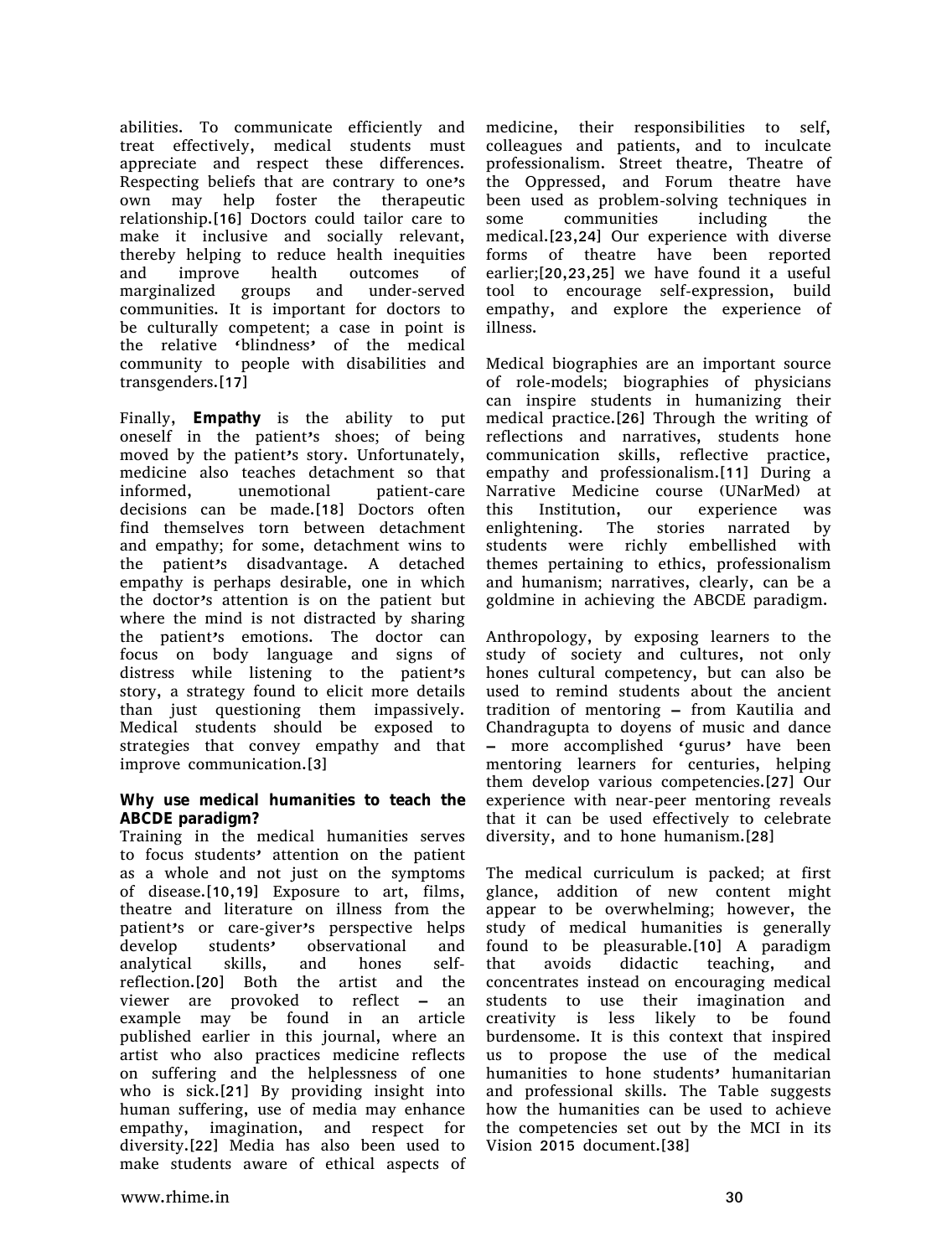| Table: Suggestions on ways in which the humanities can be used in medical<br>education                                                                                                                                                                                                                                                                                                                                                                                                             |                                                                                                                                                                                                                                                                                                          |
|----------------------------------------------------------------------------------------------------------------------------------------------------------------------------------------------------------------------------------------------------------------------------------------------------------------------------------------------------------------------------------------------------------------------------------------------------------------------------------------------------|----------------------------------------------------------------------------------------------------------------------------------------------------------------------------------------------------------------------------------------------------------------------------------------------------------|
| Suggested teaching-learning tool*                                                                                                                                                                                                                                                                                                                                                                                                                                                                  | How the humanities are being used in this                                                                                                                                                                                                                                                                |
| Health-care perspectives from non-<br>medical experts (for example<br>anthropologists, sociologists,<br>economists, historians, linguists)                                                                                                                                                                                                                                                                                                                                                         | institution in each specific context<br>Confluence lecture series[29]                                                                                                                                                                                                                                    |
| Exposure to dance, music and movies                                                                                                                                                                                                                                                                                                                                                                                                                                                                | SPIC-MACAY (Indian classical music and dance)[30]<br>Student societies                                                                                                                                                                                                                                   |
| Reflective writing: Narrative medicine                                                                                                                                                                                                                                                                                                                                                                                                                                                             | UCMS Narrative medicine program (UNarMed)[30]<br>Medical Humanities journal (RHiME)[31]                                                                                                                                                                                                                  |
| Creative Writing: Poetry and fiction                                                                                                                                                                                                                                                                                                                                                                                                                                                               | <b>Medical Humanities Workshops</b><br>RHIME[31]                                                                                                                                                                                                                                                         |
| Mentoring                                                                                                                                                                                                                                                                                                                                                                                                                                                                                          | Faculty-supervised Near-Peer Mentoring[28,34]<br>Student societies                                                                                                                                                                                                                                       |
| <b>Exposure to theatre</b>                                                                                                                                                                                                                                                                                                                                                                                                                                                                         | Theatre of the Oppressed Workshop with Forum<br>Theatre[25]<br>Street Theatre[35]                                                                                                                                                                                                                        |
| Exposure to art                                                                                                                                                                                                                                                                                                                                                                                                                                                                                    | Exhibition of student paintings[30]<br>Blind with camera workshop and exhibition[36]<br>Chhayankan (Visual Art) section of RHiME[31]                                                                                                                                                                     |
| Disability studies                                                                                                                                                                                                                                                                                                                                                                                                                                                                                 | Infinite Ability & Enabling Unit[22]<br>Blind with Camera workshop and exhibition[36]<br>Interaction with a role model with disability[37]                                                                                                                                                               |
| Workshops:<br>Compassionate care<br>Communication<br>Breaking bad news<br>Theatre of the Oppressed                                                                                                                                                                                                                                                                                                                                                                                                 | Compassionate care workshop for health care<br>workers[30]<br>Medical Humanities workshop for faculty<br>Workshop on Mental Toughness and Psychological<br>Resilience[30]<br>UNarMed[30]<br>Medicon - International Undergraduate Medical<br>Students' Research Conference of INFORMER at<br><b>UCMS</b> |
| History of Medicine                                                                                                                                                                                                                                                                                                                                                                                                                                                                                | Medical Humanities Workshop<br>Emphasis during individual lectures                                                                                                                                                                                                                                       |
| <b>Exposure to linguistic and cultural</b><br>diversity                                                                                                                                                                                                                                                                                                                                                                                                                                            | Poetry and prose reading in different Indian<br>languages[23]<br>Hindi poems in RHiME[31]<br>SPIC MACAY[30]<br>Mentoring[28,34]                                                                                                                                                                          |
| Case studies / News report analysis /<br>Incident analysis of situations<br>expressing adherence or non-adherence<br>to principles of ethics, professionalism<br>and humanism                                                                                                                                                                                                                                                                                                                      | Theatre of the Oppressed for health care workers                                                                                                                                                                                                                                                         |
| Graphic Medicine                                                                                                                                                                                                                                                                                                                                                                                                                                                                                   | Comicos - Graphic Medicine group[30]<br>RHiME[31]                                                                                                                                                                                                                                                        |
| <b>Advocacy studies</b>                                                                                                                                                                                                                                                                                                                                                                                                                                                                            | Inclusion of Persons with Disabilities into the<br>National HIV response[32]                                                                                                                                                                                                                             |
| *Competencies to be achieved<br>Each of these teaching-learning methods is expected to hone most components of ABCDE:<br>Analytical attitude, Ethical and Professional Behavior, Communication, Diversity, and<br>Empathy.<br>Based on extensive review of the literature, we anticipate strengthening of the five<br>competency domains suggested in the MCI Vision 2015 document viz. Clinician, Leader and<br>member of the health care team, Communicator, Lifelong learner, and Professional. |                                                                                                                                                                                                                                                                                                          |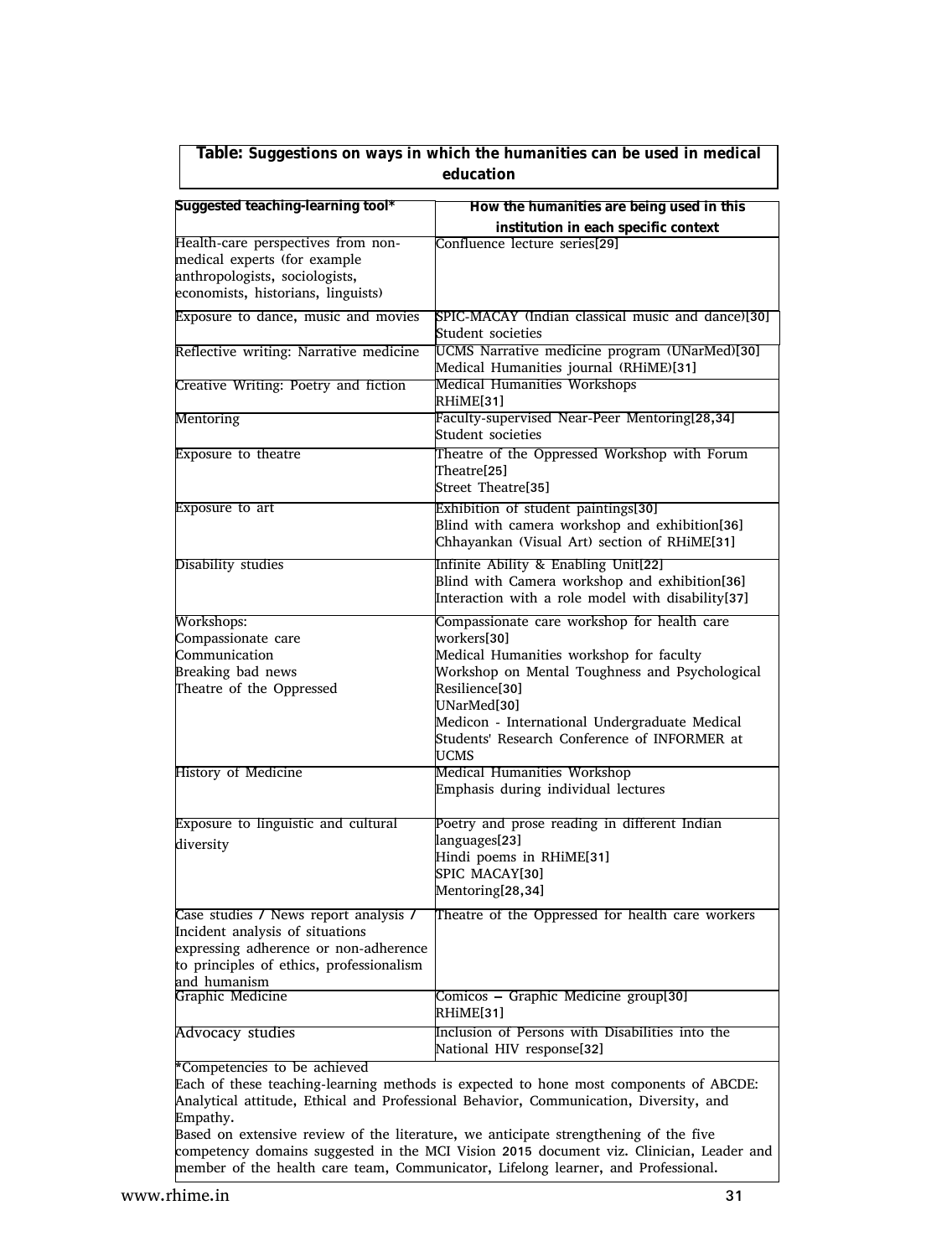**Box 2: Suggested schedule of the Humanities elective**

Seeing the plethora of humanities-based teaching-learning methods available, institutions could choose to adopt whichever they desire and as many as are feasible, and for which expertise is available.

1. To start with, institutions could approach SPIC-MACAY and Centre for Community Dialogue and Change (Theatre of the Oppressed) as they already have the infrastructure and offer their services to the medical community.

2. Rather than offer the Humanities elective for a fixed period in a certain semester, it could be offered longitudinally throughout the medical course, say 3-4 events every year with students being required to attend a predetermined type and number of events in that year in order to qualify as having completed the elective.

3. A student could be allowed to take the Humanities elective at any time during the medical course (subject to first come first served so that the number of students is manageable). This would result in vertical integration leading to a mixed class – from first years through to final years, all students who choose a Humanities elective could participate together.

**When should the ABCDE paradigm be applied?**

When learned and assessed longitudinally throughout the duration of the medical course, professional, ethical and empathetical behavior is more likely to be incorporated into practice.[2,9] Thus introducing the ABCDE paradigm early, soon after students join the course and reinforcing it periodically is likely to be advantageous. The foundation course offered by the MCI in its Vision 2015 document, and the electives it prescribes, can be utilized for this paradigm (Box 2).

**How should the ABCDE paradigm be applied? How should it be assessed?**

The course should ideally be an elective one since art, theatre, music and literature may not move everybody in the same way;[23] however, educators suggest that if courses are to be taken seriously, they must be compulsory and they must be assessed.[39,40] Perhaps a via media can be found – some critical components may be compulsory for all students; for example, one of the mandatory components could be the writing of narratives, since they involve reflection, written communication, and may evoke empathy, ethics and professionalism, these being desirable attributes of a doctor.

The teaching-learning tools are detailed in the Table; they could include, among others, a judicious mix of case studies, narratives, student reflections, movies from

history (eg. World War II), role play, group discussions of situations expressing adherence or non-adherence to principles of ethics and professionalism, book and poetry readings followed by group discussion, news report analysis, incident analysis, Theatre of the Oppressed and Forum Theatre, standarised patients, workshops, and research projects.

Assessment could include multiple methods and employ a continuous approach (Box 3). While all levels of Miller's pyramid of clinical competency would require to be assessed, much would depend on the semester under study. Thus, for senior students, the focus could be more on the 'Does' level, and to a lesser extent, the 'Shows how', 'Knows how' and 'Knows' level.[41] Medical Education Units could train interested faculty in order to prepare them for the use of medical humanities in teaching and assessment.

#### **Where will the ABCDE paradigm be suitably applicable?**

The paradigm would be most appropriate in undergraduate medical education, and possibly in other health professionals education as well. Refresher courses during postgraduate education and throughout practice could help reinforce learning.

#### **Who should teach the ABCDE paradigm?**

Ideally, medical humanities should be taught using a trans-disciplinary approach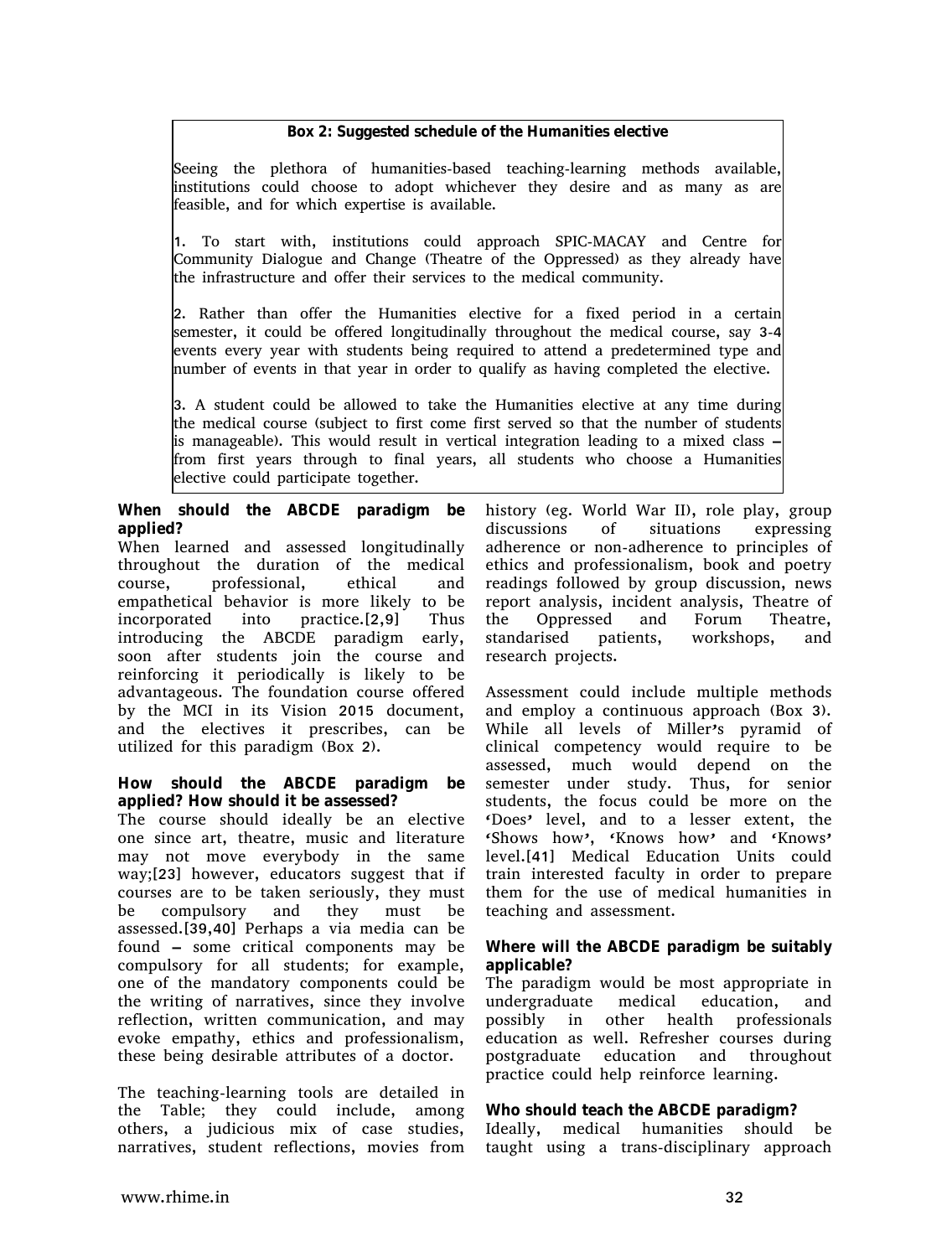**Box 3: Suggested method to assess achievement of ABCDE**

**1. For students who have opted for the humanities elective:**

A portfolio comprising a mix of written reflections, essays, narratives, poems, and a humanities research project

Assessments to be made by faculty voluntarily dedicated to the humanities elective. Grades or marks to be used in two ways – one, to indicate successful completion of the elective; and two, to be added to the internal assessment for that year.

**2. For all students, longitudinally, during formative assessments, in every semester: Theory**

Ouiz Multiple choice questions Short structured questions

**Clinical** Viva-voce

Objective Structured Clinical Examination Bedside discussion Workplace-based assessment Standardized patients Standardized patients with disabilities

Students' acquisition of ABCDE to be assessed by specialty faculty during routinely scheduled formative assessments in that specialty

involving non-medical experts from the humanities stream.[40] We have enlisted non-medical, non-institutional experts in our lecture series, 'Confluence' to expose students to issues pertaining to disability, diversity, and to perspectives outside the purely medical.[29] Within the medical faculty, the ABCDE paradigm should utilize an integrated, inter-disciplinary approach. One faculty member from each specialty department may voluntarily commit to administer and assess the course. The Medical Education Unit should train such volunteers in the teaching and assessment of the course. The humanities course should be the responsibility of the institution, with active support from the Medical Education Unit, all specialty departments, and other health care professionals like nursing and paramedical staff. Stakeholders like patients and employers can also play a pivotal role by providing multi-source feedback.[42]

To strengthen the acquisition of competencies through the ABCDE paradigm, institutions should encourage medical faculty to teach new content, and to act as

role models for students. An institutional culture that recognizes the need for humanism and professionalism in medical education is beneficial in the long run.[43] Educators should be tangibly rewarded, with excellence in teaching being given the same recognition as excellence in research.[19] Once faculty is incentivized to change practices, students may acquire not only knowledge and skills, but also develop appropriate attitudes, behavior and values.[10,44]

To conclude, we propose the ABCDE paradigm with the broad goal of preparing medical students for professional, humanistic and ethical challenges in the practice of modern medicine and in keeping with the competency domains set out in the MCI's Vision 2015 document. Further research is invited on ways to develop this paradigm with the provision that it cannot and must not be etched in stone.[23] Each institution could develop its own formula keeping in view regional socio-cultural context and local resources, interests, and needs.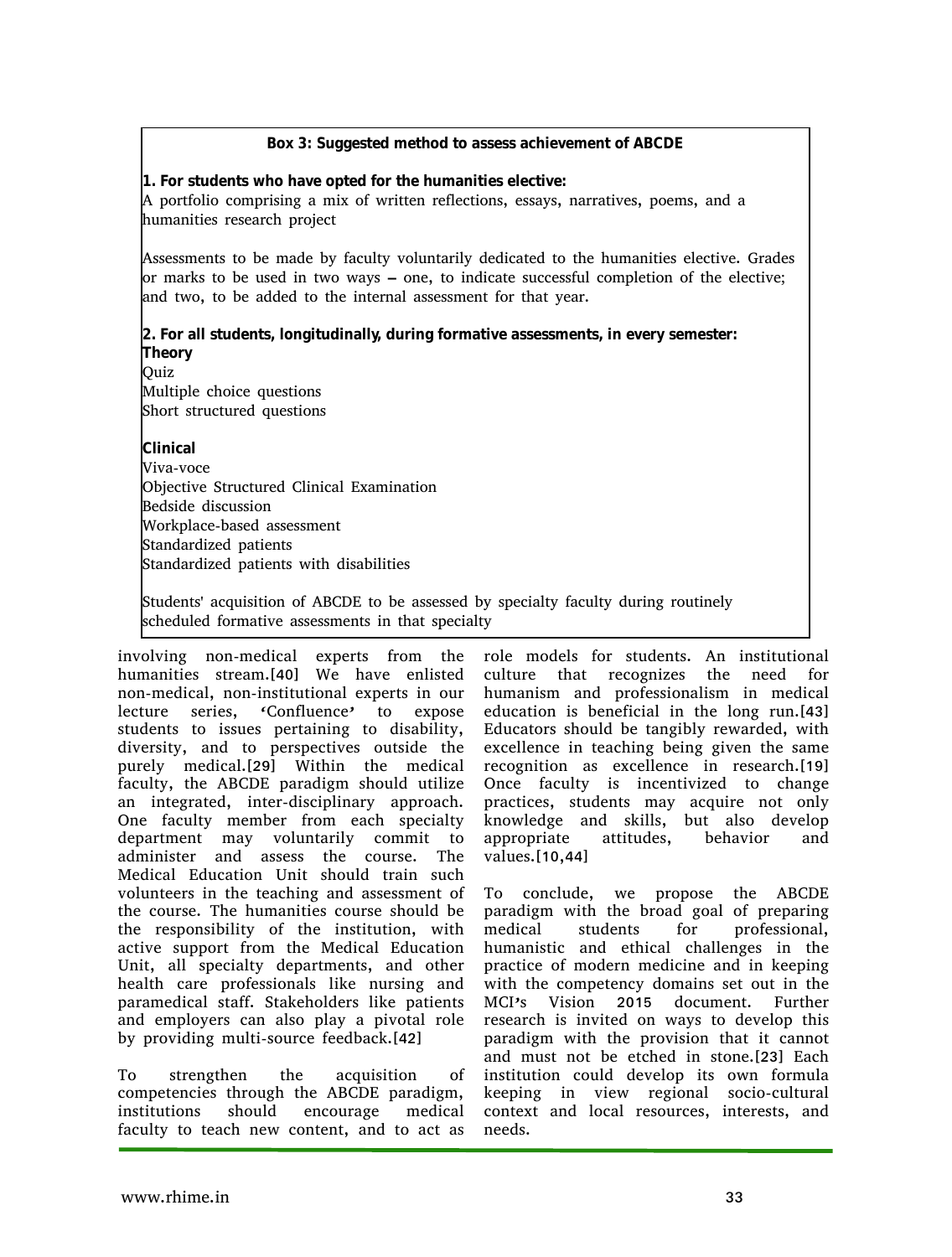## **References**

1. Kirklin D, Meakin R. Editorial: Medical students and arts and humanities research–fostering creativity, inquisitiveness, and lateral thinking. Med Humanit [Internet]. 2003 Dec 1 [cited 2015 May 2];29(2):103. Available from: http://mh.bmj.com/content/29/2/ 103.full

2. Daaleman TP, Kinghorn WA, Newton WP, Meador KG. Rethinking professionalism in medical education through formation. Fam Med [Internet]. 2011 May [cited 2015 May 2];43(5):325–9. Available from: http://www.ncbi.nlm.nih.gov/pub med/21557101

3. Schwartzstein RM. Getting the right medical students–nature versus nurture. N Engl J Med [Internet]. 2015 Apr 23 [cited 2015 May 2];372(17):1586–7. Available from: http://www.ncbi.nlm.nih.gov/pub med/25901425

4. Taichman RS, Parkinson JW, Nelson BA, Nordquist B, Ferguson-Young DC, Thompson JF. Program design considerations for leadership training for dental and dental hygiene students. J Dent Educ [Internet]. 2012 Feb [cited 2015 May 2];76(2):192–9. Available from:

http://www.pubmedcentral.nih.go v/articlerender.fcgi?artid=329695 4&tool=pmcentrez&rendertype=ab stract

5. Simmenroth-Nayda A, Alt-Epping B, Gágyor I. Breaking bad news – an interdisciplinary curricular teaching-concept. GMS Z Med Ausbild [Internet]. 2011 Jan [cited 2015 May 2];28(4):Doc52. Available from: http://www.pubmedcentral.nih.go v/articlerender.fcgi?artid=324473 1&tool=pmcentrez&rendertype=ab stract

6. Joiner AB, Husain N, Duddu V, Chaudhry IB. Medical professionalism education for psychiatry trainees: does it meet standards? Australas Psychiatry [Internet]. 2015 Feb [cited 2015 May 2];23(1):72–5. Available from: http://www.ncbi.nlm.nih.gov/pub

med/25512969

7. Kiguli S, Mubuuke R, Baingana R, Kijjambu S, Maling S, Waako P, et al. A consortium approach to competency-based undergraduate medical education in Uganda: process, opportunities and challenges. Educ Health (Abingdon) [Internet]. Jan [cited 2015 May 2];27(2):163–9. Available from: http://www.ncbi.nlm.nih.gov/pub med/25420979

8. Kamaka ML. Designing a cultural competency curriculum: asking the stakeholders. Hawaii Med J [Internet]. 2010 Jun [cited 2015 May 2];69(6 Suppl 3):31–4. Available from: http://www.pubmedcentral.nih.go v/articlerender.fcgi?artid=312314 6&tool=pmcentrez&rendertype=ab stract

9. Doukas DJ, Kirch DG, Brigham TP, Barzansky BM, Wear S, Carrese JA, et al. Transforming educational accountability in medical ethics and humanities education toward professionalism. Acad Med [Internet]. 2014 Dec 23 [cited 2015 May 2]; Available from: http://www.ncbi.nlm.nih.gov/pub med/25539516

10. Batistatou A, Doulis EA, Tiniakos D, Anogiannaki A, Charalabopoulos K. The introduction of medical humanities in the undergraduate curriculum of Greek medical schools: challenge and necessity. Hippokratia [Internet]. 2010 Oct [cited 2015 May 2];14(4):241–3. Available from:

http://www.pubmedcentral.nih.go v/articlerender.fcgi?artid=303131 6&tool=pmcentrez&rendertype=ab stract

11. Moon M, Taylor HA, McDonald EL, Hughes MT, Beach MC, Carrese JA. Analyzing reflective narratives to assess the ethical reasoning of pediatric residents. Narrat Inq Bioeth [Internet]. 2013 Jan [cited 2015 May 2];3(2):165–74. Available from: http://www.ncbi.nlm.nih.gov/pub med/24407089

12. Sharp D. Kipling's guide to writing a scientific paper. Croat Med J [Internet]. 2002 Jun [cited 2015 May 2];43(3):262–7. Available from: http://www.ncbi.nlm.nih.gov/pub med/12035130

13. Ajzen I, Fishbein M. Attitude-behavior relations: A theoretical analysis and review of empirical research. Psychol Bull. 1977;84(5):888–918.

14. Medical Council of India. Code of Medical Ethics Regulations, 2002 [Internet]. New Delhi: Medical Council of India; 2009 [cited 2015 May 2]. 16 p. Available from: http://www.mciindia.org/Rulesan dRegulations/CodeofMedicalEthics Regulations2002.aspx

15. Indian Council of Medical Research. BioMedical Ethics [Internet]. New Delhi: ICMR; 2006 [cited 2015 May 2]. 120 p. Available from: http://icmr.nic.in/bioethics.htm

16. Nazar M, Kendall K, Day L, Nazar H. Decolonising medical curricula through diversity education: lessons from students. Med Teach [Internet]. 2015 Apr [cited 2015 May 2];37(4):385–93. Available from: http://www.ncbi.nlm.nih.gov/pub med/25156358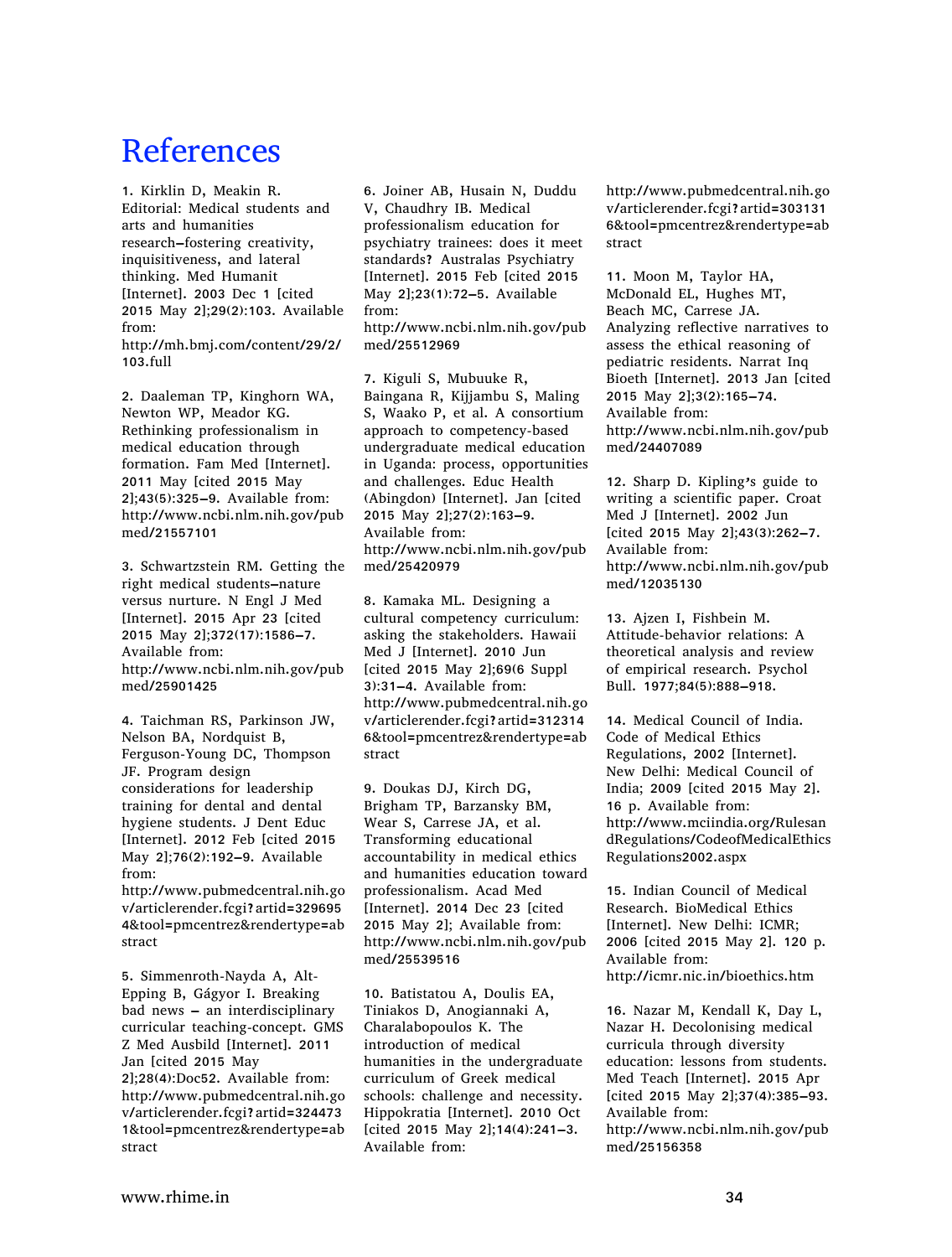17. Wilkinson W. Cultural Competency. TSQ Transgender Stud Q [Internet]. Duke University Press; 2014 Jan 1 [cited 2015 Jun 5];1(1-2):68–73. Available from: http://tsq.dukejournals.org/conte nt/1/1-2/68.full

18. Post SG, Ng LE, Fischel JE, Bennett M, Bily L, Chandran L, et al. Routine, empathic and compassionate patient care: definitions, development, obstacles, education and beneficiaries. J Eval Clin Pract [Internet]. 2014 Dec [cited 2015 May 2];20(6):872–80. Available from:

http://www.ncbi.nlm.nih.gov/pub med/25266564

19. Fischer CN. Changing the science education paradigm: from teaching facts to engaging the intellect: Science Education Colloquia Series, Spring 2011. Yale J Biol Med [Internet]. 2011 Sep [cited 2015 May 2];84(3):247–51. Available from: http://www.pubmedcentral.nih.go v/articlerender.fcgi?artid=317885 5&tool=pmcentrez&rendertype=ab stract

20. Singh S, Khosla J, Sridhar S. Exploring medical humanities through theatre of the oppressed. Indian J Psychiatry [Internet]. 2012 Jul [cited 2015 May 2];54(3):296–7. Available from:

http://www.pubmedcentral.nih.go v/articlerender.fcgi?artid=351238 2&tool=pmcentrez&rendertype=ab stract

21. Rajbongshi A. Compassion and kindness – prescription for healing. RHiME. 2015;2:46–47. Available from: http://rhime.in/?p=965

22. Singh S. Broadening horizons: looking beyond disability. Med Educ [Internet]. 2012 May [cited 2015 May 2];46(5):522. Available from: http://www.ncbi.nlm.nih.gov/pub med/22515781

23. Singh N. Whither medical humanities? Indian J Med Ethics [Internet]. Jan [cited 2015 May 2];9(3):166–9. Available from: http://www.ncbi.nlm.nih.gov/pub med/22864074

24. Gupta S, Singh S. Confluence: understanding medical humanities through street theatre. Med Humanit [Internet]. 2011 Dec 1 [cited 2015 Apr 28];37(2):127–8. Available from: http://mh.bmj.com/content/37/2/ 127.extract

25. Gupta S, Agrawal A, Singh S, Singh N. Theatre of the Oppressed in medical humanities education: the road less travelled. Indian J Med Ethics [Internet]. Jan [cited 2015 May 2];10(3):200–3. Available from: http://www.ncbi.nlm.nih.gov/pub med/23912737

26. O'Mahony S. The extraordinary undergraduate career of Oliver St John Gogarty: has the modern medical student anything to learn from him? J R Coll Physicians Edinb [Internet]. 2013 Jan [cited 2015 May 2];43(2):169–74. Available from:

http://www.ncbi.nlm.nih.gov/pub med/23734361

27. Kumar MD. Mentoring: A strategy for organisational excellence [Internet]. Indian MBA. 2006 [cited 2015 May 13]. Available from: http://www.indianmba.com/Facul ty\_Column/FC246/fc246.html

28. Bhatia A, Singh N, Dhaliwal U. Mentoring for first year medical students: humanising medical education. Indian J Med Ethics [Internet]. Jan [cited 2015 May 13];10(2):100–3. Available from:

http://www.ncbi.nlm.nih.gov/pub med/23697488

29. Confluence: Lecture series. [Internet]. Medical Education Unit, University College of

Medical Sciences, Delhi, India. [cited 2015 May 13]. Available from: http://medicaleducationunit.yolas ite.com/confluence-lectureseries.php

30. Medical Humanities Group. Medical Education Unit, UCMS Delhi [Internet]. 2015 [cited 2015 Jun 3]. Available from: http://medicaleducationunit.yolas ite.com/medical-humanities.php

31. Research and Humanities in Medical Education. RHiME [Internet]. 2015 [cited 2015 Jun 3]. Available from: http://rhime.in/

32. Perappadan BS. No national data on HIV/AIDS among differently-abled, reveals RTI. The Hindu [Internet]. 2015 [cited 2015 Jun 3]; Available from: http://www.thehindu.com/news/c ities/Delhi/no-national-data-onhivaids-among-differentlyabledreveals-rti/article7189456.ece

33. Gupta R, Singh S, Kotru M. Reaching people through medical humanities: An initiative. J Educ Eval Health Prof [Internet]. 2011 Jan [cited 2015 Apr 28];8:5. Available from: http://www.pubmedcentral.nih.go v/articlerender.fcgi?artid=311087 5&tool=pmcentrez&rendertype=ab stract

34. Singh S, Singh N, Dhaliwal U. Near-peer mentoring to complement faculty mentoring of first-year medical students in India. J Educ Eval Health Prof [Internet]. 2014 Jan [cited 2015 Mar 4];11:12. Available from: http://www.pubmedcentral.nih.go v/articlerender.fcgi?artid=430994 7&tool=pmcentrez&rendertype=ab stract

35. Gupta S, Singh S. Confluence: understanding medical humanities through street theatre. Med Humanit [Internet]. 2011 Dec 1 [cited 2015 Apr 28];37(2):127–8. Available from: